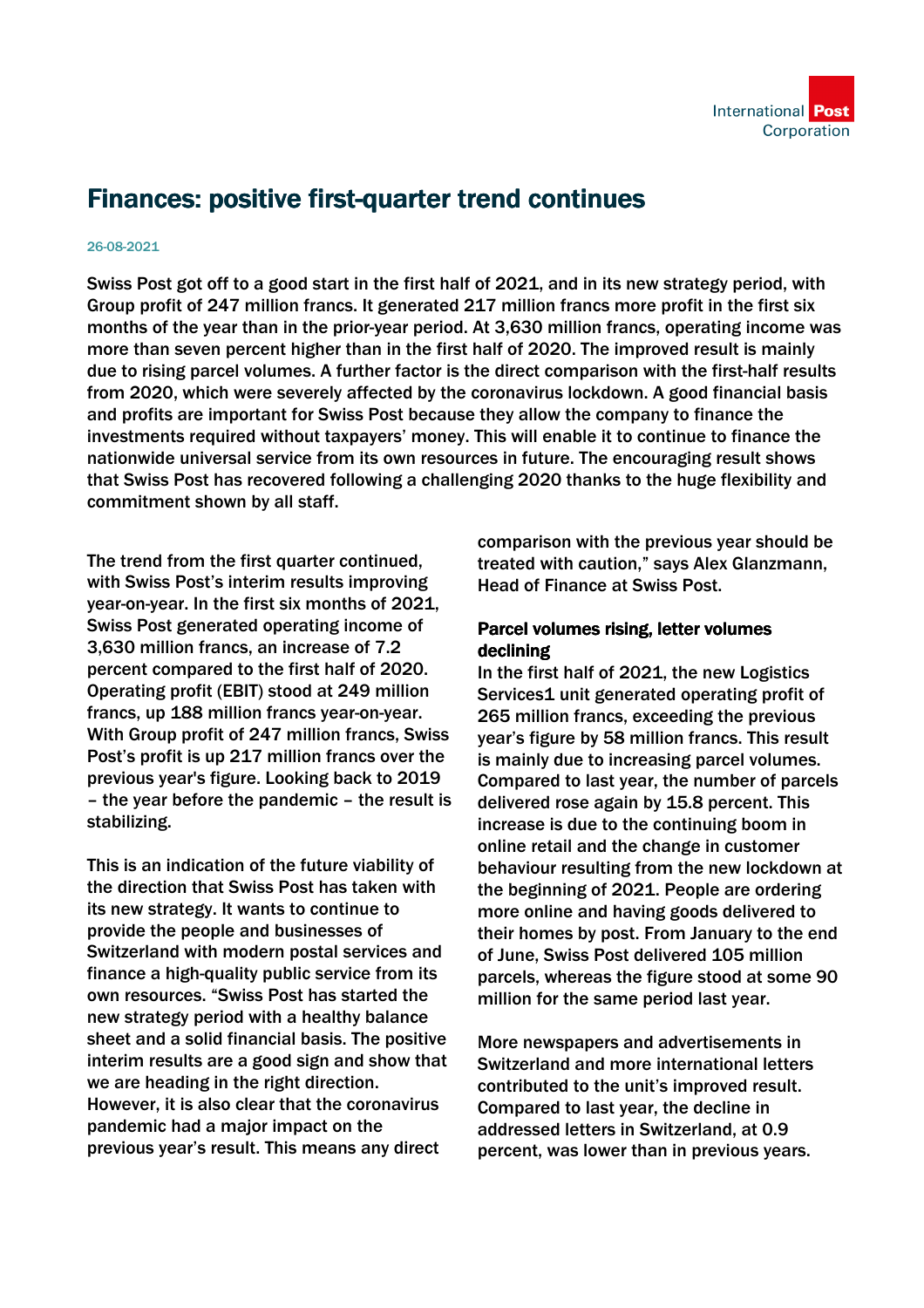

There were also provisions in the previous year with a negative impact on the result that did not apply this year, further improving operating profit.

## Acquisitions to generate tangible added value for customers

Swiss Post realized at an early stage that online retail was growing strongly and invested heavily in parcel logistics, even before the deluge of parcels caused by the coronavirus crisis. In the logistics market, it merged its letter and parcel business at the beginning of the year to produce gains in efficiency and flexibility. And there will be more investment in the future: by 2030, Swiss Post plans to invest around 1.2 billion francs in the further expansion of its sorting and delivery infrastructure. Because the cross-border movement of goods is becoming more and more important, investing in international goods logistics and integrating the company into international logistics networks also play a key role here. To meet growing customer demand for international logistics services, Swiss Post acquired selected logistics companies in the first half of the year. In April 2021, for example, it acquired Iemoli Trasporti S.R.L., based in Como (Italy), and Iemoli SA, based in Balerna (Switzerland), as well as Ost-West Cargo Europe GmbH with locations in Stuttgart (Germany). Also in April, in collaboration with France's La Poste, Swiss Post acquired eShopWorld, one of the leading enterprise e-commerce solutions providers. "Swiss Post makes acquisitions of this kind when they foster the growth that Swiss Post requires and generate tangible added value for our customers. Swiss Post also opts for investments when it cannot develop a product or service on the market within a reasonable time frame using internal resources," explains Glanzmann, adding: "Thanks to our good financial basis and positive interim results, we can continue to make investments from

our own funds in order to keep growing and ensure that we are prepared for the future. That is an important part of the new strategy".

# Almost all units contribute to the good overall result

PostalNetwork improved its result by 28 million francs in the first half of the year, generating an operating result of –41 million francs. Network development, consistent adaptation of resources to the declining volumes and efficiency improvements made it possible to offset losses in letters accepted over the counter (–12 percent) and payment transactions at branches (–11.4 percent).

During the first half of 2021, the still very young Communication Services1 unit posted an operating result of –31 million in its first six months. This result is in line with expected growth. Acquisitions and upstream services in the digital services area will initially lead to higher expenses, but should produce higher returns from forward-looking business models in the long term.

Swiss Post Solutions achieved an operating profit of 19 million francs, up 11 million francs year-on-year, and more than double the previous year's figure. The good operating result is primarily due to a rise in new customer business abroad. Swiss Post subsidiary SPS has performed well in recent years, including during the crisis. For Swiss Post, it is important to ensure that this success continues, and the company therefore reviews strategic options for the future of Swiss Post Solutions on an ongoing basis.

Mobility Services – the unit comprising PostBus, PubliBike and Post Company Cars – improved its operating profit by 34 million francs to 9 million francs. The year-on-year improvement is mainly because PostBus is able to claim revenue losses resulting from